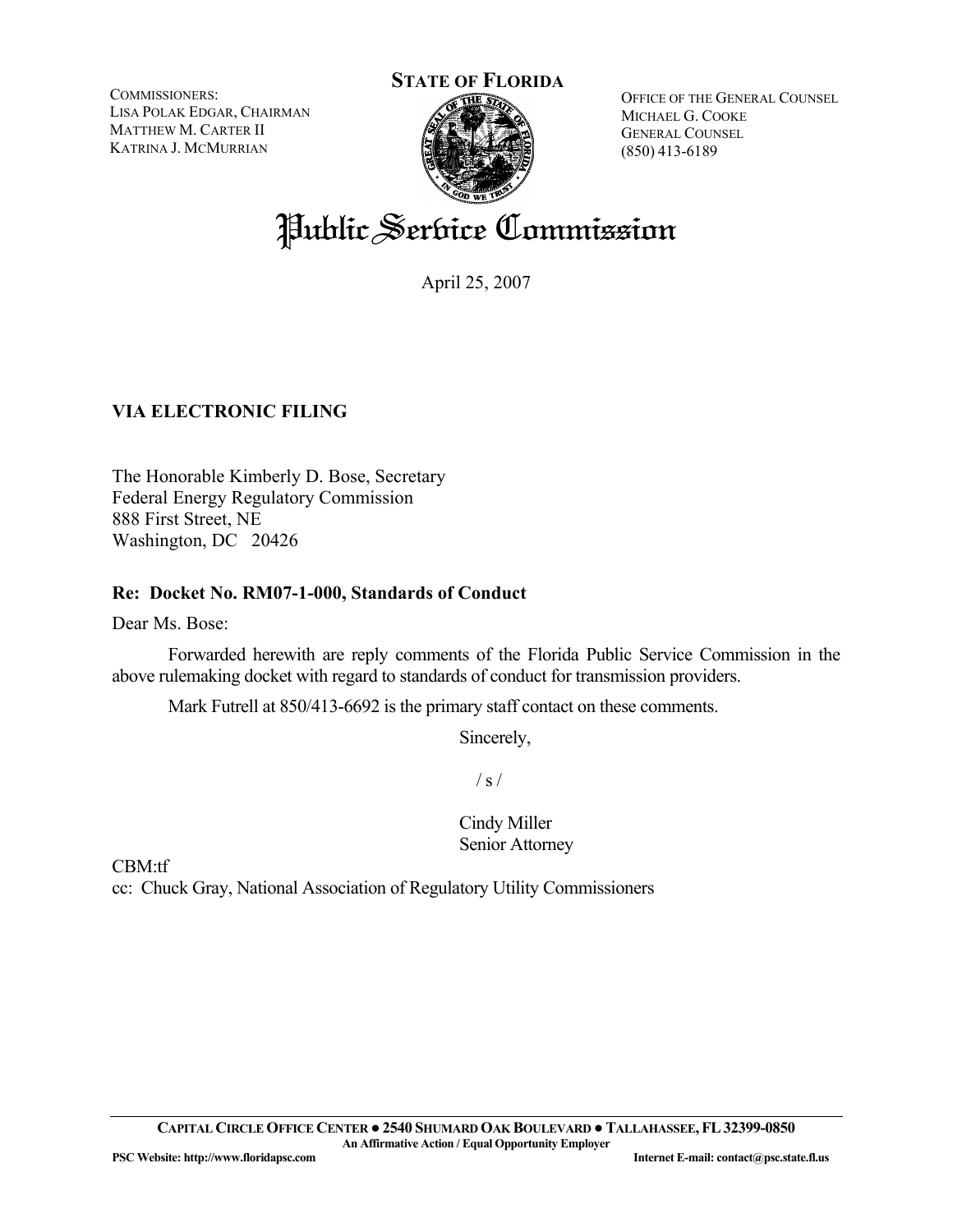#### **UNITED STATES OF AMERICA BEFORE THE FEDERAL ENERGY REGULATORY COMMISSION**

**Standards of Conduct for Transmission Providers** 

**Docket No. RM07-1-000** 

#### **REPLY COMMENTS OF THE FLORIDA PUBLIC SERVICE COMMISSION**

**) ) )** 

The Florida Public Service Commission (FPSC) files these reply comments to express concern with certain aspects of the Notice of Proposed Rulemaking (NOPR) issued January 18, 2007. The FPSC's comments focus on those sections affecting Integrated Resource Planning (IRP). Specifically, we are concerned with FERC's proposal to limit the definition of IRP, in proposed  $\S$  358.3(1) and NOPR at PP 45, to that necessary for a public utility to meet only its future bundled retail load obligations. Florida law, dating back to the 1970s, requires public utilities to conduct planning exercises which determine the most cost-effective options to provide electrical service to retail and wholesale customers. The proposed rule would hinder the ability of Florida's public utilities to meet state planning requirements and would introduce inefficiencies in utility planning efforts. The FPSC urges the FERC to create an exception to the proposed rules on IRP for utilities in states that retain authority over vertically integrated electric utilities.

#### **Background**

The FPSC's jurisdiction and authority in the area of electric utility planning is wellfounded in Florida Statutes, expressed in our agency's rules, and carried out through agency action. Florida Statutes provide: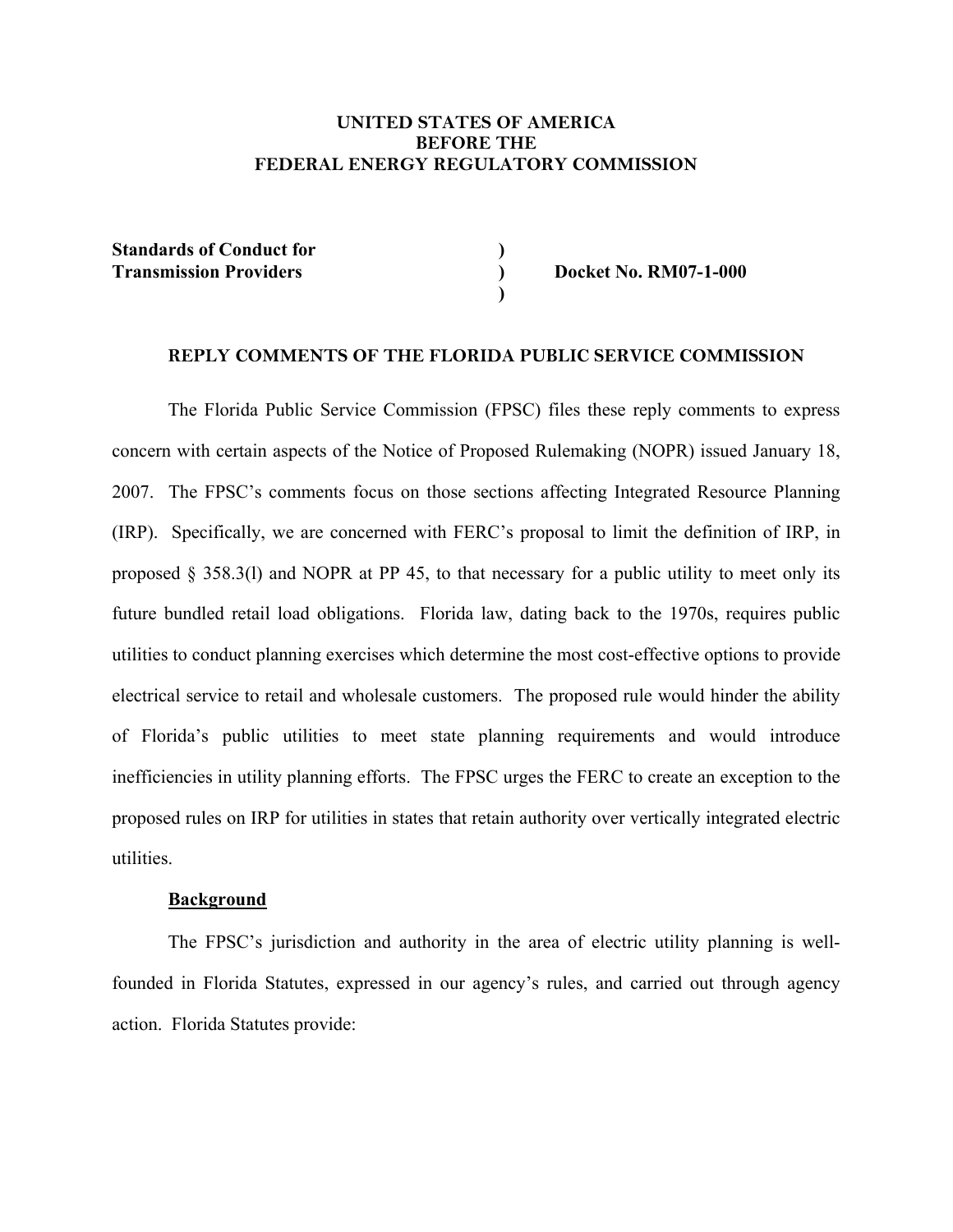> The commission shall further have jurisdiction over the planning, development, and maintenance of a coordinated electric power grid throughout Florida to assure an adequate and reliable source of energy for operational and emergency purposes in Florida and the avoidance of further uneconomic duplication of generation, transmission, and distribution facilities. **Section 366.05, Florida Statutes**

> The commission shall have the power to require reports from all electric utilities to assure the development of adequate and reliable energy grids. S**ection 366.05(7), Florida Statutes**

> …each electric utility shall submit to the Public Service Commission a 10-year site plan which shall estimate its power-generating needs and the general location of its proposed power plant sites. **Section 186.801(1), Florida Statutes**

> In its preliminary study of each 10-year site plan, the commission shall consider such plan as a planning document and shall review: (a) the need, including the need as determined by the commission, for electrical power in the area to be served. **Section 186.801(2), Florida Statutes**

The annual Ten-Year Site Plans include historical and forecasted data on load, generation, and transmission additions. The plans also include information on sites for future generation and transmission expansions. Plant and transmission additions are based upon meeting reliability criteria for both generation and transmission. Moreover, no distinction is made between reliably serving the needs of retail load and the contractual requirements of wholesale customers. The FPSC must make a finding that each plan is "suitable or unsuitable" as a planning document.

The Florida Reliability Coordinating Council (FRCC) conducts an annual transmission planning study to ensure that the reliability standards and criteria established by the North American Electric Reliability Corporation and the FRCC are met. The long-range transmission study is a single-contingency assessment of Peninsular Florida's transmission system to ensure that it experiences no equipment overloads, voltage violations, or instability at peak demand conditions following the loss of a single transmission line, generating unit, or transformer. The process begins with the consolidation of the long-term transmission plans of all Peninsular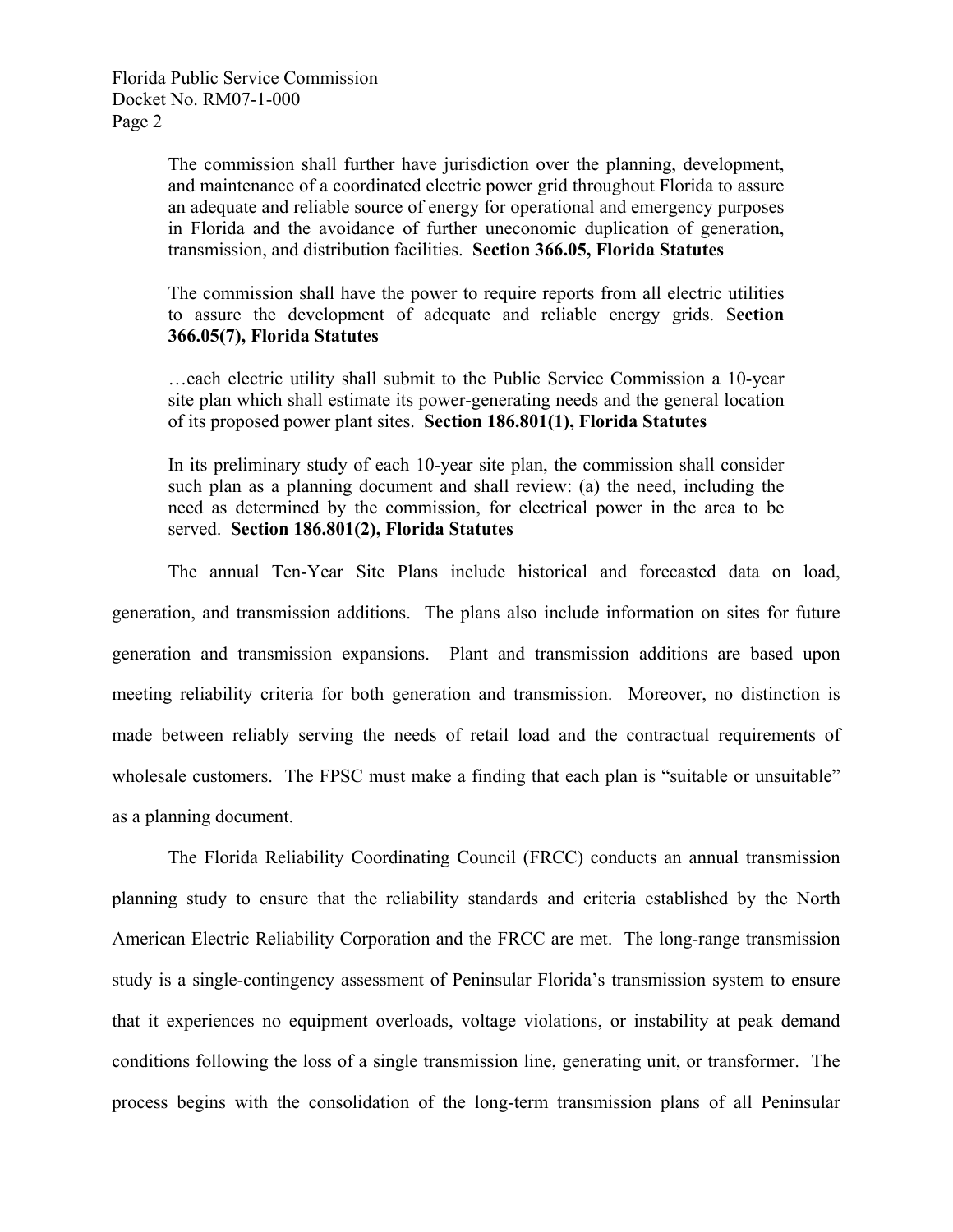Florida transmission owners. All transmission facilities 69 kV and above are included. The first five years of the study are a detailed evaluation and analysis of these independently developed transmission plans, while the second five years are a generalized, long-term evaluation due to the many uncertainties occurring in the latter years of the planning horizon. Finally, the FRCC performs sensitivity studies to test the robustness of Peninsular Florida's transmission system under various conditions including weather extremes, different load levels, and various generation dispatches.

The FRCC's process is open to all members, which include utility and non-utility participants in the Peninsular Florida region. Also, the FPSC staff actively participates in the FRCC's meetings on transmission planning. The FPSC continues to monitor coordinated planning efforts by Florida's utilities and, if necessary, will exercise its statutory authority to ensure the adequacy and reliability of Florida's transmission system.

While the Ten-Year Site Plans are the foundation planning documents, the implementation of the plans occur during the course of determining the need for any steam generating unit over 75 megawatts or any transmission line greater than 230 kV that crosses a county line. Section 403.519, Florida Statutes, and Section 403.537, Florida Statutes, require several findings on the part of the FPSC, including taking into account whether the proposed power plant "is the most cost-effective alternative available" and whether the proposed transmission line provides adequate reliability and adequate electric power.

The FPSC requires, under Rule 25-22.082, Florida Administrative Code, that utilities must conduct a generating capacity solicitation from third party providers prior to seeking an affirmative determination of need (except for nuclear generation). These proposals are evaluated, and if a purchase power agreement results, the FPSC may approve the agreement, and may permit recovery of the costs.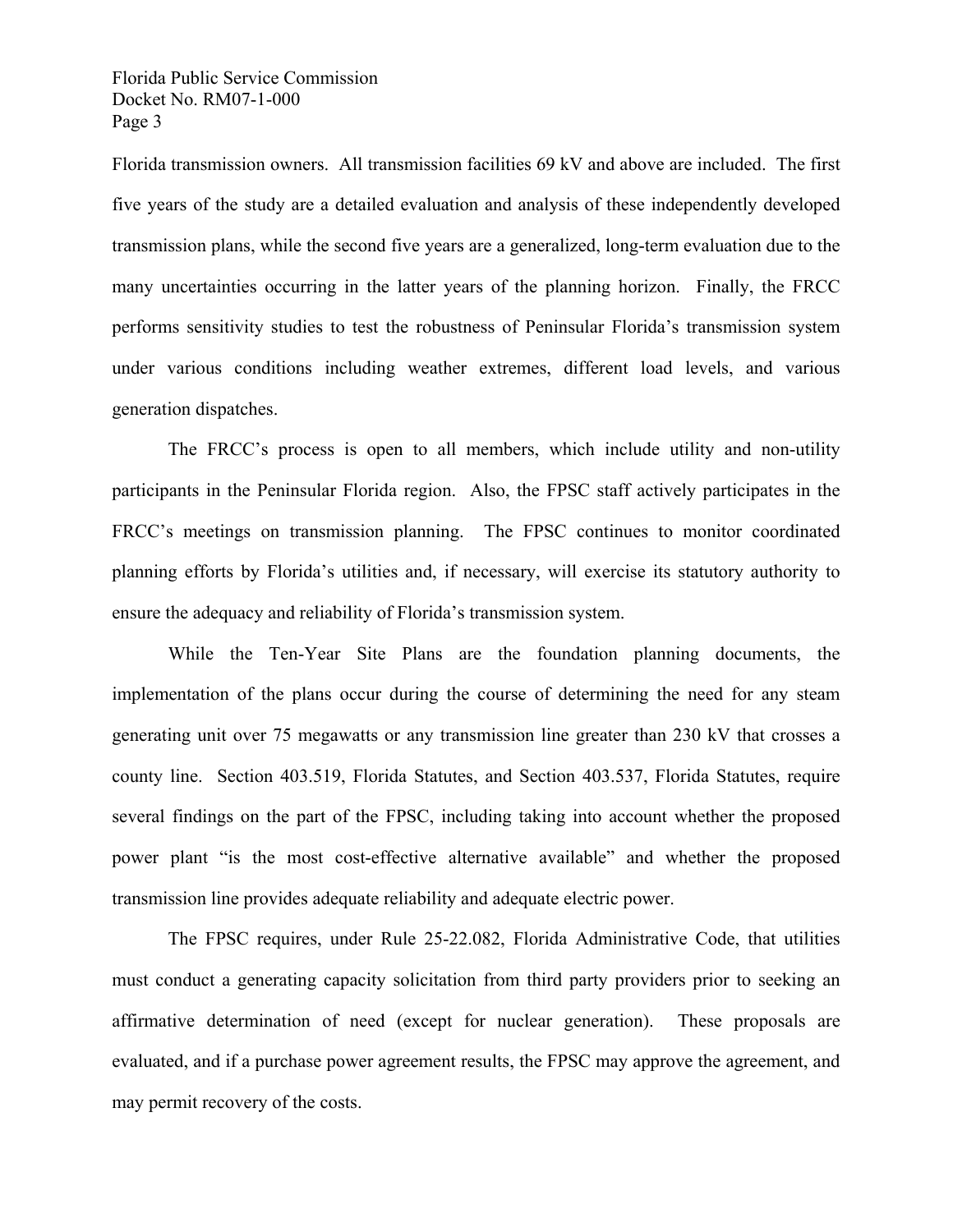The Florida statutory provisions for planning and implementation date to the early 1970's and as such do not contain the moniker "integrated resource planning." The process, however, strives to find an optimized solution that integrates energy efficiency, load control, and generating plant and transmission additions into an integrated resource plan. Again, Florida statutes speak to the FPSC having "jurisdiction over the planning, development, and maintenance of a coordinated electric power grid throughout Florida . . . ." Consequently, the utilities in Florida plan the electric grid to serve both retail and wholesale customers.

All of these aforementioned proceedings are open to the public, and the FPSC encourages public participation. Any substantially affected party in docketed proceedings has full rights to discovery, and any party adversely affected by an FPSC decision has first level appellate rights to the Florida Supreme Court. On balance, the IRP process employed in Florida is inclusive, open, and subject to appellate review.

It is also worth noting that Florida's geography makes the integration of generation and transmission decisions even more critical. The peninsula has an effective transfer capability across the interface with the Southern Company of approximately 3,600 megawatts. Thus, while transfers in and out of the peninsula occur, typically there are not wheeling through transactions. Likewise, system support from outside sources is limited due to the geography of the peninsula. Thus, Florida is essentially self reliant on building generation and the associated transmission to meet reliability criteria, and to cost-effectively serve load. As a result of rapid urbanization of the state, siting and constructing transmission is a difficult and costly undertaking. It is generally accepted that building generation with a smaller site footprint, and typically fewer affected homeowners, is easier than constructing transmission which may involve land issues involving tens of thousands of customers. Thus, to the extent that generation can be substituted for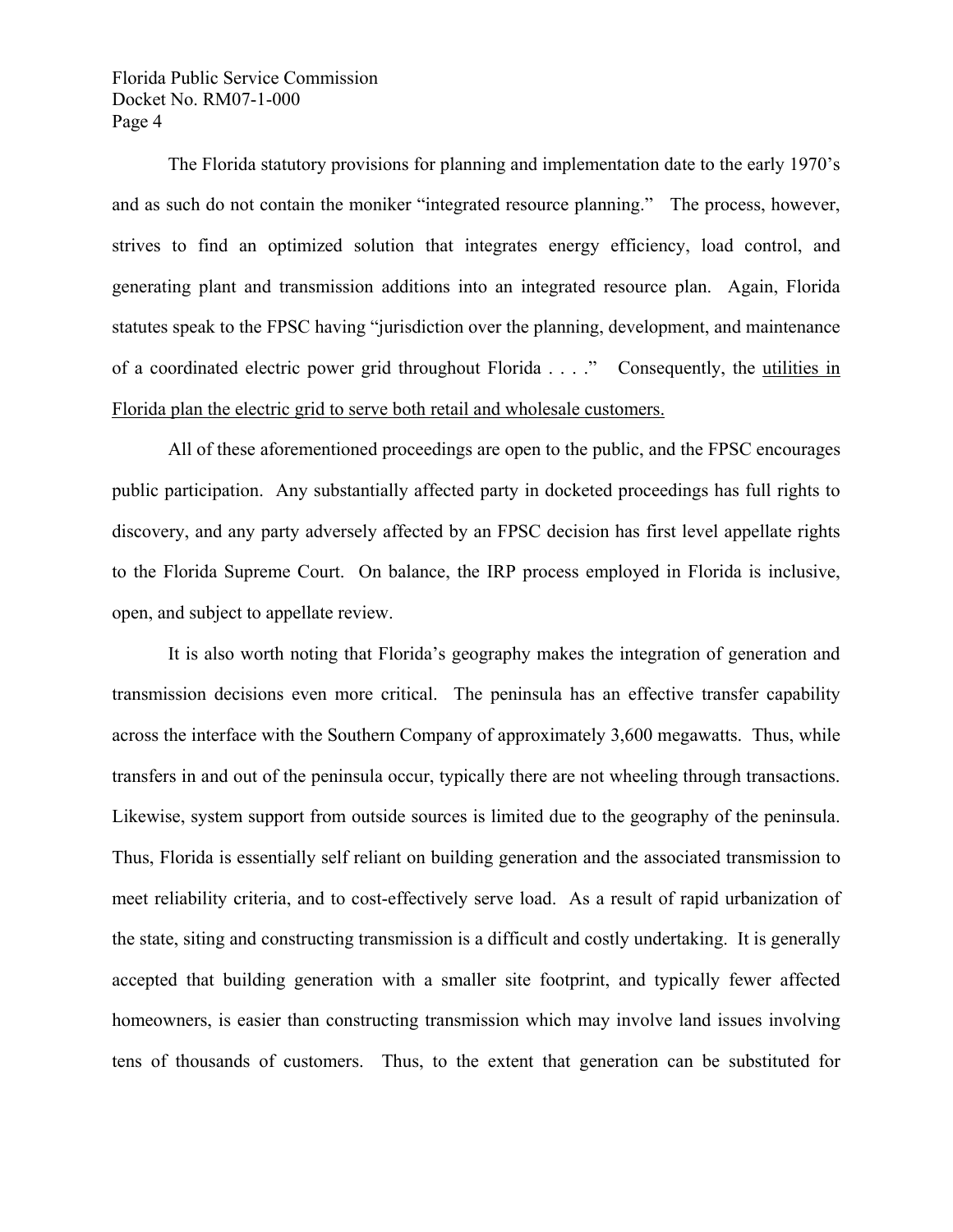transmission, an IRP planning process that incorporates both retail and wholesale load ensures the appropriate balance between reliability, cost, and construction of needed infrastructure.

#### **Areas of Concern**

The FPSC has three areas of concern with the FERC proposal. First, the FERC's proposed definition of "Integrated Resource Planning" would be limited to planning that is designed to meet "future bundled retail load obligations." At paragraph 45 of the proposed rule, the FERC states that this limitation on utility planning employees "precludes them from working on a public utility's other load obligations, such as wholesale load obligations arising from contract." The FPSC is concerned that this proposal would limit the ability of Florida's utilities to meet Florida's statutory planning requirements. The proposed rule would bifurcate planning into retail and wholesale functions. Existing Florida statutes require coordinated planning to meet all utility obligations. The effect of the proposed rule on planning functions would call into question whether a utility could determine the most cost-effective means of ensuring reliable service to both retail and wholesale customers.

Second, we believe the proposals not only impede and limit the IRP process but create unnecessary and costly duplication of planning functions. The artificial creation of two classes of planning employees to achieve some kind of "firewall" between retail planners and wholesale planners creates a bureaucratic, expensive, and unworkable demarcation between functions. In a state where approximately nine percent of the net energy for load involves wholesale transactions, the proposed rule would be burdensome.

We agree with the Joint Comments of Progress Energy, Inc, Electricities of North Carolina, Inc. and North Carolina Electric Membership Corporation where they note that the separation of wholesale and retail planning processes: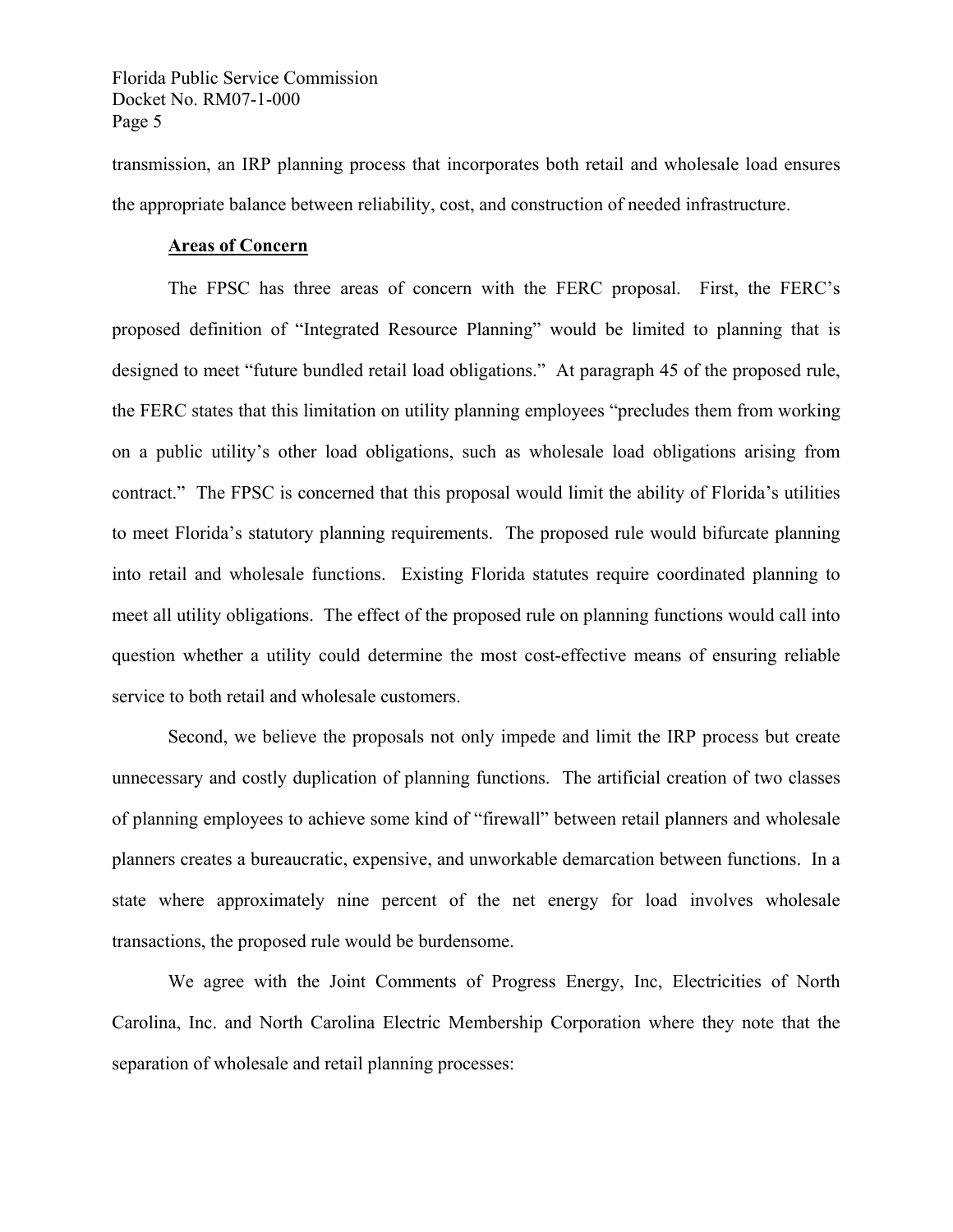will prevent realization of the economies of scale that can be obtained by aggregating individual customers' needs for new generation. The cumulative generation needs for retail and long-term firm wholesale load, and the ability to serve them from the same basket of existing and potential units, would be ignored - to the detriment of both customer classes.

Thus, the bifurcated planning proposals defeat the objective of IRP to design and build an integrated and, hopefully, the most cost-effective electric grid.

Finally, the FPSC takes issue with the separation of competitive solicitation employees from traditional transmission planners. As noted above, Florida requires competitive solicitations for new generating resources (except for nuclear) prior to a utility applicant applying for a need determination from the FPSC. The utility must make the cost, performance, location and other parameters of its self-build option available to responders to the solicitation. In effect, the self-build option becomes the "price to beat" and all alternative providers have this full information. Since location and interconnection costs for alternative generation sources from bidders can have a dramatic impact on the overall cost of new generation, the ability of internal planners to evaluate alternative proposals against the self-build option should not be impaired. Toward this end, we support the comments of Florida Power and Light Company where they note the impact of the separation of these employees:

It is the utility employees that will serve as Planning Employees and Competitive Solicitation Employees that perform the state-required IRP process and who are required to prepare the utility's ten-year site plan – which is prepared to plan for serving FPL's entire native load. Pursuant to Florida law, which requires that the FPSC provide for the reliability of the entire state grid, the Florida public utilities must have employees that plan for resources to serve its entire native load, not just bundled retail load. The Commission's proposed language would directly contradict the state's mandate to public utilities in Florida and place the utilities in an untenable position.